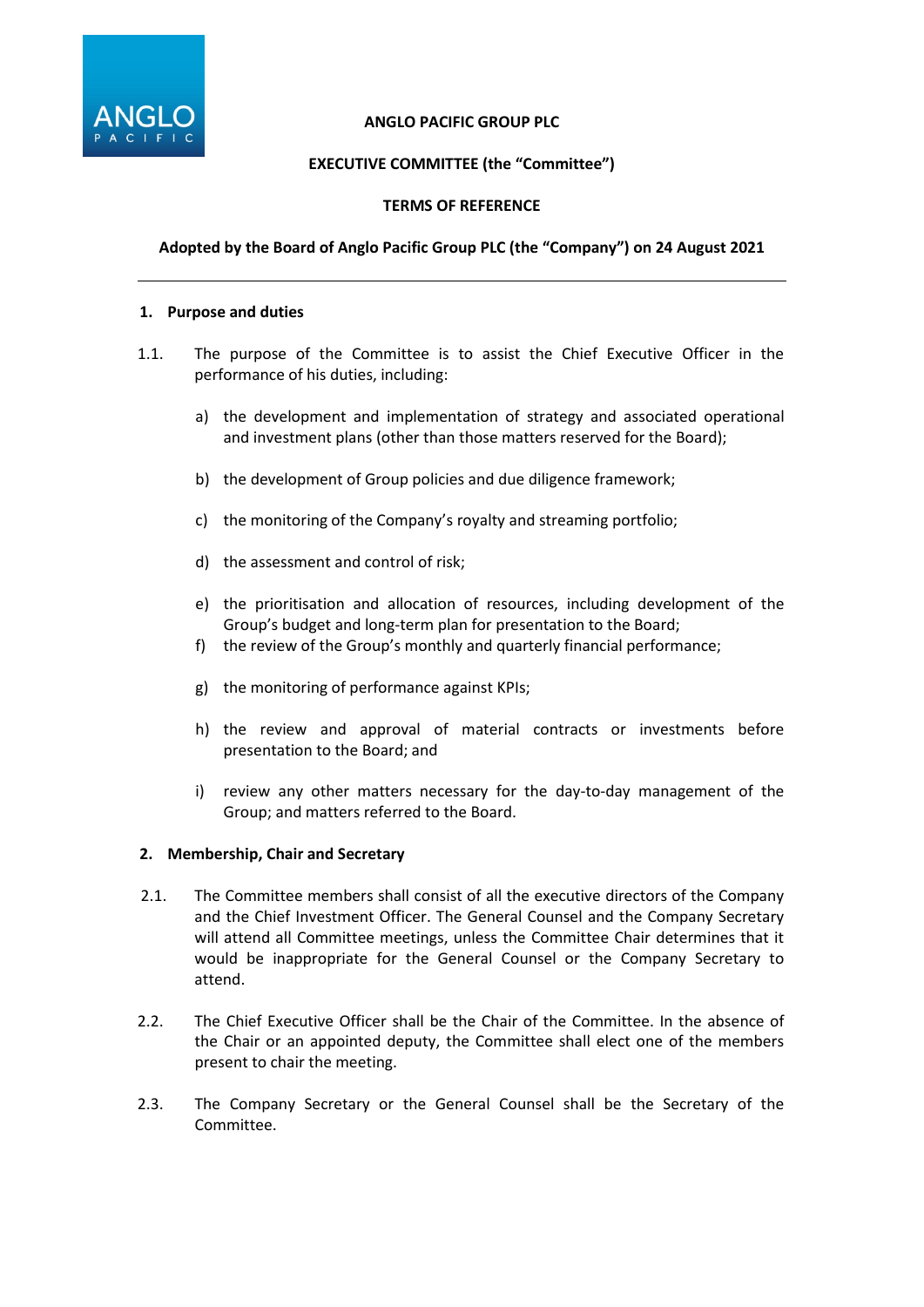2.4. Only members of the Committee, the General Counsel and the Company Secretary shall have the right to attend Committee meetings. However, other individuals may be invited to attend for all or part of any meeting, as and when appropriate and necessary.

## **3. Quorum**

- 3.1. A quorum of the Committee shall comprise any three Committee members.
- 3.2. A duly convened meeting of the Committee at which a quorum is present shall be competent to exercise all or any authorities, powers and discretions vested in or exercisable by the Committee.

### **4. Proceedings of the Committee**

- 4.1. The Committee shall meet at such times as the Chief Executive Officer or the members of the Committee shall require, which should normally be on at least a monthly basis.
- 4.2. Meetings of the Committee shall be summoned by the Secretary of the Committee at the request of any of its members.
- 4.3. A resolution in writing signed by all the members of the Committee shall be as valid and effectual as a resolution passed at a meeting of the Committee properly called and constituted. The resolution may be in any form and may be consented to via electronic mail. Following the passing of a resolution in such a way, the Secretary of Committee shall circulate confirmation that consents have been received from all members of the Committee and the resolution shall be noted at the next meeting of the Committee.
- 4.4. The Secretary of the Committee shall minute the proceedings. Minutes of Committee meetings shall be circulated promptly to all members of the Committee and, once agreed, to all other members of the Board, if in the opinion of the Committee Chair it would be appropriate to do so.
- 4.5. The Chair of the Committee shall report formally to the Board, at each Board meeting, on the proceedings of the Committee since the previous Board meeting.

### **5. Notice of Meetings**

Unless otherwise agreed, notice of each meeting confirming the venue, time and date together with an agenda of items to be discussed shall be circulated to each member of the Committee by the Secretary of the Committee. Supporting papers shall be sent to Committee members and to other attendees, as appropriate, at the same time, unless the Committee, the Chair determines that it would be inappropriate for any one or more individuals to receive them.

### **6. Review and Evaluation**

The Committee will undertake a formal annual evaluation of its effectiveness, including the role, members and responsibilities of the Committee. This shall